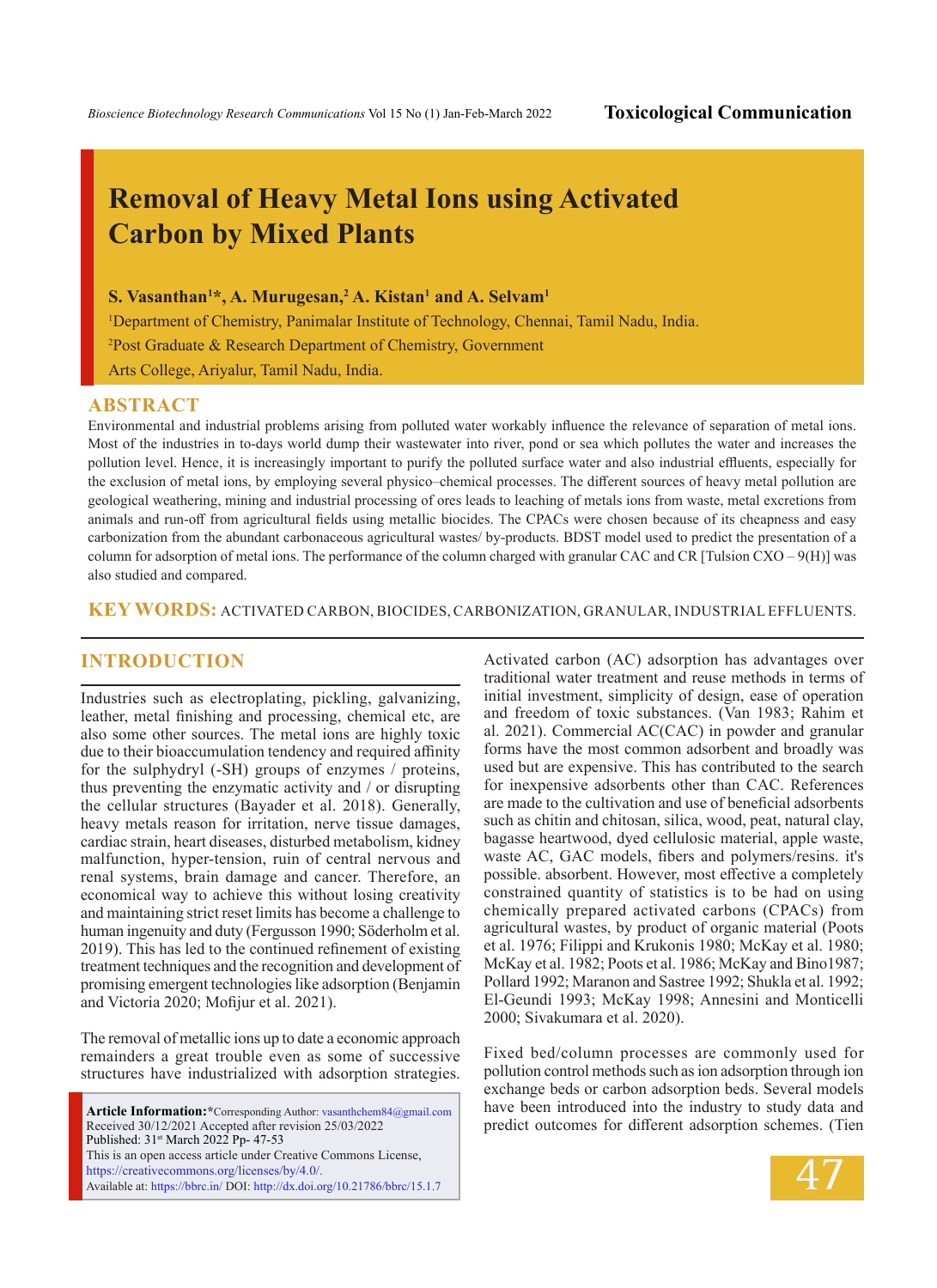1994; Subin Park and Junghyun 2016). Although these models based on important mass transfer mechanisms with external films, pores and bottom diffusion have been proposed, solutions of some partial differential equations involving solids and dynamic parameters are required (Löhner et al. 2021).

Shortcut models based on pilot plant testing method remain used mostly for confirmation relatively than information collection, money and saving time. The bed depth facility time (BDST) model and mass transfer zone [MTZ] model (Alan 1952; WalkerL and Weatherley 1997). Adsorber performance provides simple tactics and quick predictions. The BDST model has been successfully used to describe the dye adsorption of the column. The purpose of this effort is to study the capacity of CPACs such as SC and SDC to eliminate metal  $(Cu2+$ ,  $Pb2+Cr3+$  and  $Zn2+)$  ions from aqueous solution, by means of the column technique. CPAC was chosen because of its low cost due to the high volume of carbonaceous agricultural waste/by-products and its ease of carbonation. BDST model used to predict the performance of metal ion adsorption columns (Mamdouh 2006). The performance of column charged with granular CAC and CR [Tulsion  $\text{CXO} - 9(\text{H})$ ] was also studied and related (Vithanage et al. 2015; Afroza et al. 2020; Löhner et al. 2021).

In the fixed bed depth service time model, the basic principle of the strategy is to predict the effectiveness of the adsorbent material with which it can withstand the removal of a certain number of contaminants from the solution before regeneration is required (Mohamed et al. 2020). Required period of time is called the service time(t) of the bed. Hutchins projected a simple approach to fixed bed absorbers to relate the service time with the process variable quantity like, initial concentration, flow rate and adsorption capacity, by equation (1) (Arunachalam et al 2021).

$$
t = [(N_o Z) / C_o V] - \{(1/k_a C_o) \ln [(C_o/C_b) - 1]\}
$$
 (1)

where,  $C_0$  = initial concentration of metal (mg dm<sup>-3</sup>) (Zümriye Aksu, Jülide Yener 2001)

 $C_b$  = break through adsorbate concentration (mg dm<sup>-3</sup>)  $k_a = \text{BDST}$  adsorption rate constant  $(\text{dm3 mg}^{-1} \text{ min}^{-1})$  $V^*$  = velocity (cm min<sup>-1</sup>)  $Z =$  bed height (cm)

The theoretic deepness of adsorbent (AC) adequate to avoid the adsorbate concentration from beyond  $C_b$  at t = 0, termed the bed depth  $(Z_{\circ})$  in cm) can be attained, when the service time is zero  $(t = 0)$  and given by equation (2):

$$
Z_o = (V / k_a N_o) \ln [(C_o / C_b) - 1]
$$
 (2)

By determining the service time t for the formation depth Z from the experimental data, we can estimate No and ka from the slope of the graph and the values of the intersection (at  $t = 0$ ), respectively. Graph of the critical formation depth equation. Reciprocal value of slope remains the rate at which the adsorbent bed is consumed, and increasing this particular value by the adsorbent's outward bulk thickness

gives adsorbent utilized rate to continuous discharge waste water of acceptable quality (Elwakeel et al. 2020). BDST is written as simplified method as follows:

$$
t = AZ + M \tag{3}
$$

where, slope,

$$
A = (N_o / C_o V) \tag{4}
$$

$$
M = (1/k_a^C) \ln [(C_o/C_b) - 1]
$$
 (5)

The value of straight line presented is used to explain the working of the bed, if there is initial concentration  $C_{o,1}$ , to a new value  $C_{0,2}$ . Hutchins projected that new slope  $A_2$  and new intercept  $\mathbf{\tilde{M}}_2$  can give by eqns.(6) and (7), similarly.

$$
A_2 = A_1 (C_{o,1} / C_{o,2})
$$
 (6)

$$
M_2 = M_1 (C_{o,1} / C_{o,2}) \ln \{ [C_{o,2} / C_{o,b}) - 1 ] / [C_{o,1} / C_{o,b}) - 1 ] \}
$$
 (7)

(McKay et al. 1998) detailed that, When the calculated data is important for changing the permeate volume flow rate in a similar adsorption system, the new slope (A2) through the unaltered segment  $(M2; M2 = M1)$  can be written as:

$$
A_2 = A_1 (Q_1 / Q_2) = A_1 (V_1 / V_2)
$$
\n(8)

Apart from BDST model, MTZ model also predicts the design parameters similar to the BDST model.

#### **MATERIAL AND METHODS**

The activated carbon prepared by Sol gel method (Nurul et al. 2021). Chromium (Cr), Lead (Pb), Zinc (Zn), Copper (Cu) and were determined by spectrometric method using Atomic Absorption Spectrometer - Model: PerkinElmer-Analyst -400. The obtained results were formulated, estimated and mentioned according to the standards prescribed below 'Indian standard drinking water specification IS 10500: 1992' of Bureau of Indian Standards [BIS].

For the fixed bed experiments, the groundwater from the column is collected at regular intervals of time  $(30 - 45)$ min.) and the metal ions were estimated spectrometric method using Atomic Absorption Spectrometer - Model: PerkinElmer-Analyst -400 (Allen and Minear 1982; Rao and Ramakrishna 1982; Jeffery et al. 1991; Lahrich et al 2019).

#### **RESULTS AND DISCUSSION**

**Effect of initial concentration:** The specific concentration of metal ions in the raw water is an important parameter and major determinant, but a given adsorbent capacity only absorbs a certain amount of metal ions. So, for the more concentrated solution of an incoming, the small amount of adsorbent can purify. Many experiments have done to study the effect of changing the initial concentration on the rate of metal ion removal from solution. An increase in initial metal ion concentration increases the slope of intercept curve, decreasing the volume of influent treated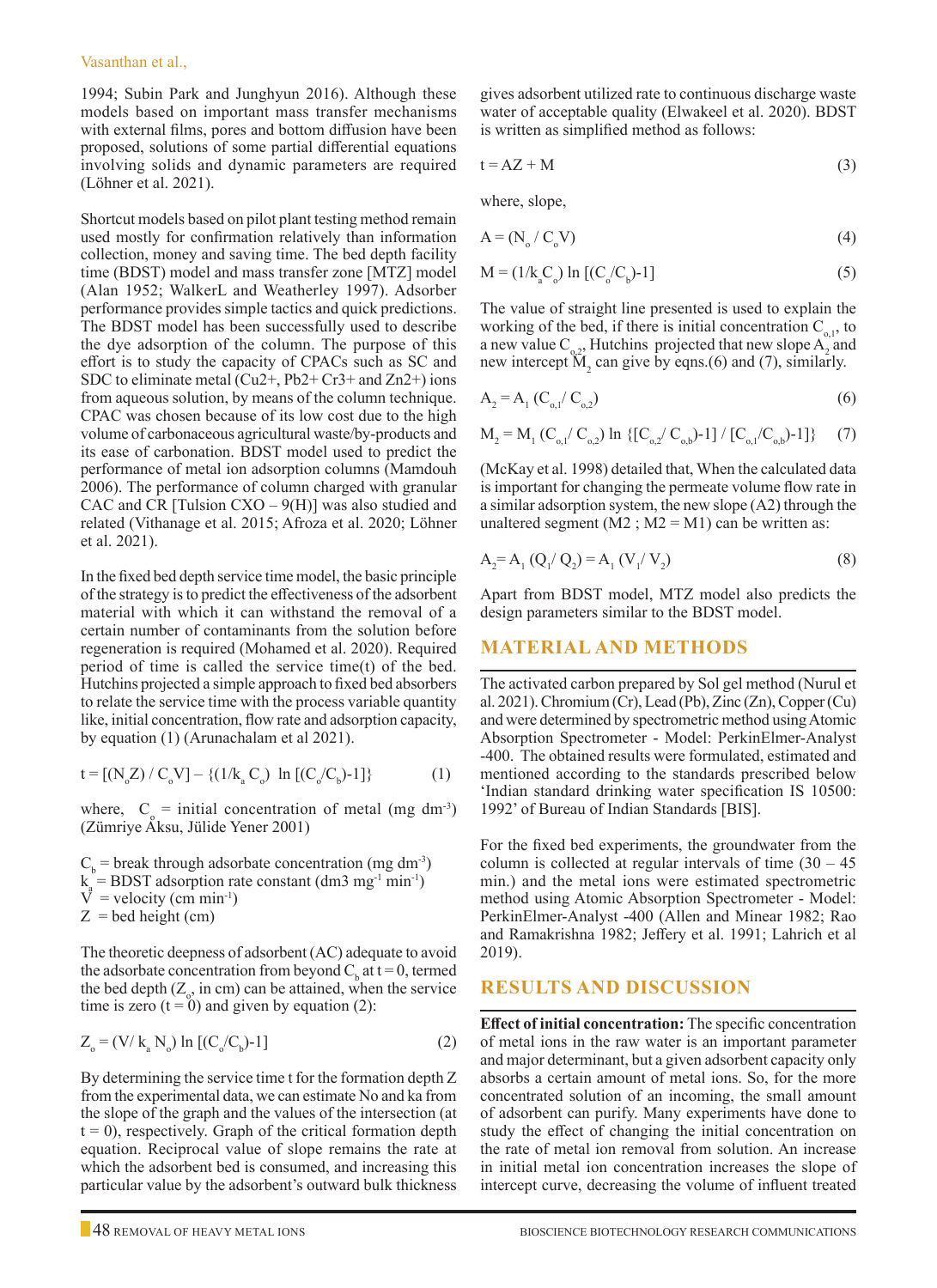earlier the adsorbent renewal and also results in an early breakthrough and exhaustion of the bed/column (Talat et al. 2018; Abdullah et al. 2019; Bounaas et al. 2021).

**Activated Carbon Characterization:** The Activated carbon prepared from three different plants of stems used (Neem, Mango and palm tree) (bulk density, porosity, pore volume, ash content, Average particle size, iodine number etc,) and characterized by SEM (Bounaas et al. 2021). The data of the prepared samples are shown in Fig1.

| Table 1. Characteristics of Activated carbon prepared from<br><b>Mixed Plants</b> |                                         |                                         |  |  |  |  |
|-----------------------------------------------------------------------------------|-----------------------------------------|-----------------------------------------|--|--|--|--|
| <b>Parameter</b>                                                                  | <b>Observed Value</b>                   | <b>Standard Value</b>                   |  |  |  |  |
| <b>Bulk Density</b>                                                               | $0.521$ gm/cm <sup>3</sup>              | $1.285$ gm/cm <sup>3</sup>              |  |  |  |  |
| Porosity                                                                          | $1.253$ cm <sup>3</sup> g <sup>-1</sup> | $1.365$ cm <sup>3</sup> g <sup>-1</sup> |  |  |  |  |
| <b>Iodine Number</b>                                                              | $1022$ mgs/gm                           | $576.86$ mgs/gm                         |  |  |  |  |
| Average particle size                                                             | $0.76$ mm                               | $0.81$ mm                               |  |  |  |  |
| Ash content                                                                       | 8mg/g                                   | $10.65$ mg/g                            |  |  |  |  |

**Figure 1: SEM images of Activated carbon prepared from three different stems of plants**



Consequence of contact time on removal of heavy metals: The result of contact time on the exclusion of Activated carbon was evaluated for various concentrations (3 to 9 g/L), at regular time interval 15 to 80 minutes shows a increase in metal concentration removal with increase in time and concentration of Activated carbon (Marrakchi et al. 2020). The increase in thickness of activated carbon increases the number of active sites on the surface get increases, which involved in removal of heavy metal ion in groundwater samples. It is explained that the part of degradation this metal concentration (Pb, Cr, Zn and Cu) progressively increased 3 to 9 g/L, afterward there is no removal of metal concentration. (Fig  $2 \& 5$ ). This indicates that the fluid to adsorbent mass transfer rate of the metal ion increases with the increase in initial concentration (Co). This is expected, since the concentration gradient across the film surrounding the adsorbent particle will be higher at the higher concentrations of metal ions (Felebuegu et al. 2006; Dev et al. 2020). Increasing the concentration of metal ions entering the continuous stream decreases the output. This is due to high initial concentration (Co) soaking the adsorbent rapidly, thus reducing the break through time (Awan et al. 2021).

**Consequence of catalyst dosage on removal of Pb, Cr, Zn and Cu:** The experiments done with changing the amount of dosage from 3 to 9 g/L for groundwater samples. The solutions kept under sunlight illumination for 15 to 80 minutes. As a result, shown remarkably greater in removal of heavy metal concentration from 40 mg/L dosage. It is well understood that the removal heavy metal concentration from groundwater activity increase with the increase in the dosage of Activated carbon (Fig 2 to 5) (Sujatha et al. 2021).

| Table 2. Concentration of heavy metal in ground water samples before adsorption. |                        |                                |       |       |       |       |       |       |       |       |       |        |
|----------------------------------------------------------------------------------|------------------------|--------------------------------|-------|-------|-------|-------|-------|-------|-------|-------|-------|--------|
| S.No                                                                             | <b>Heavy</b><br>metals | <b>BIS</b><br>(IS 10500: 1991) | $R-1$ | $R-2$ | $R-3$ | $R-4$ | $R-5$ | $R-6$ | $R-7$ | $R-8$ | $R-9$ | $R-10$ |
| 1.                                                                               | Chromium               | 0.05                           | 0.528 | 0.834 | 0.538 | 0.24  | 0.451 | 1.06  | 0.31  | 0.201 | 0.507 | 0.211  |
| 2.                                                                               | Lead                   | 0.01                           | 0.324 | 0.156 | 0.232 | 0.258 | 0.125 | 0.26  | 0.526 | 0.291 | 0.123 | 0.199  |
| 3.                                                                               | Zinc                   | $5 - 15$                       | 7.32  | 9.24  | 6.45  | 12.16 | 11.84 | 8.16  | 8.28  | 4.95  | 6.9   | 4.06   |
| 4.                                                                               | Copper                 | $0.05 - 1.5$                   | 4.45  | 7.94  | 5.58  | 3.42  | 6.84  | 5.88  | 4.56  | 3.28  | 6.24  | 4.48   |

| Table 3. Concentration of heavy metal in ground water samples after adsorption. |                        |                                |       |       |       |       |       |       |       |       |       |        |
|---------------------------------------------------------------------------------|------------------------|--------------------------------|-------|-------|-------|-------|-------|-------|-------|-------|-------|--------|
| S.No                                                                            | <b>Heavy</b><br>metals | <b>BIS</b><br>(IS 10500: 1991) | $R-1$ | $R-2$ | $R-3$ | $R-4$ | $R-5$ | $R-6$ | $R-7$ | $R-8$ | $R-9$ | $R-10$ |
|                                                                                 | Chromium               | 0.05                           | 0.201 | 0.507 | 0.211 | 0.092 | 0.124 | 0.384 | 0.086 | 0.174 | 0.18  | 0.082  |
| 2.                                                                              | Lead                   | 0.01                           | 0.291 | 0.123 | 0.199 | 0.225 | 0.092 | 0.235 | 0.493 | 0.258 | 0.09  | 0.166  |
|                                                                                 | Zinc                   | $5 - 15$                       | 4.95  | 6.9   | 4.06  | 9.79  | 8.84  | 5.78  | 5.89  | 2.56  | 4.51  | 1.67   |
| 4.                                                                              | Copper                 | $0.05 - 1.5$                   | 3.28  | 6.77  | 4.41  | 2.22  | 5.63  | 4.71  | 3.4   | 2.11  | 5.6   | 3.24   |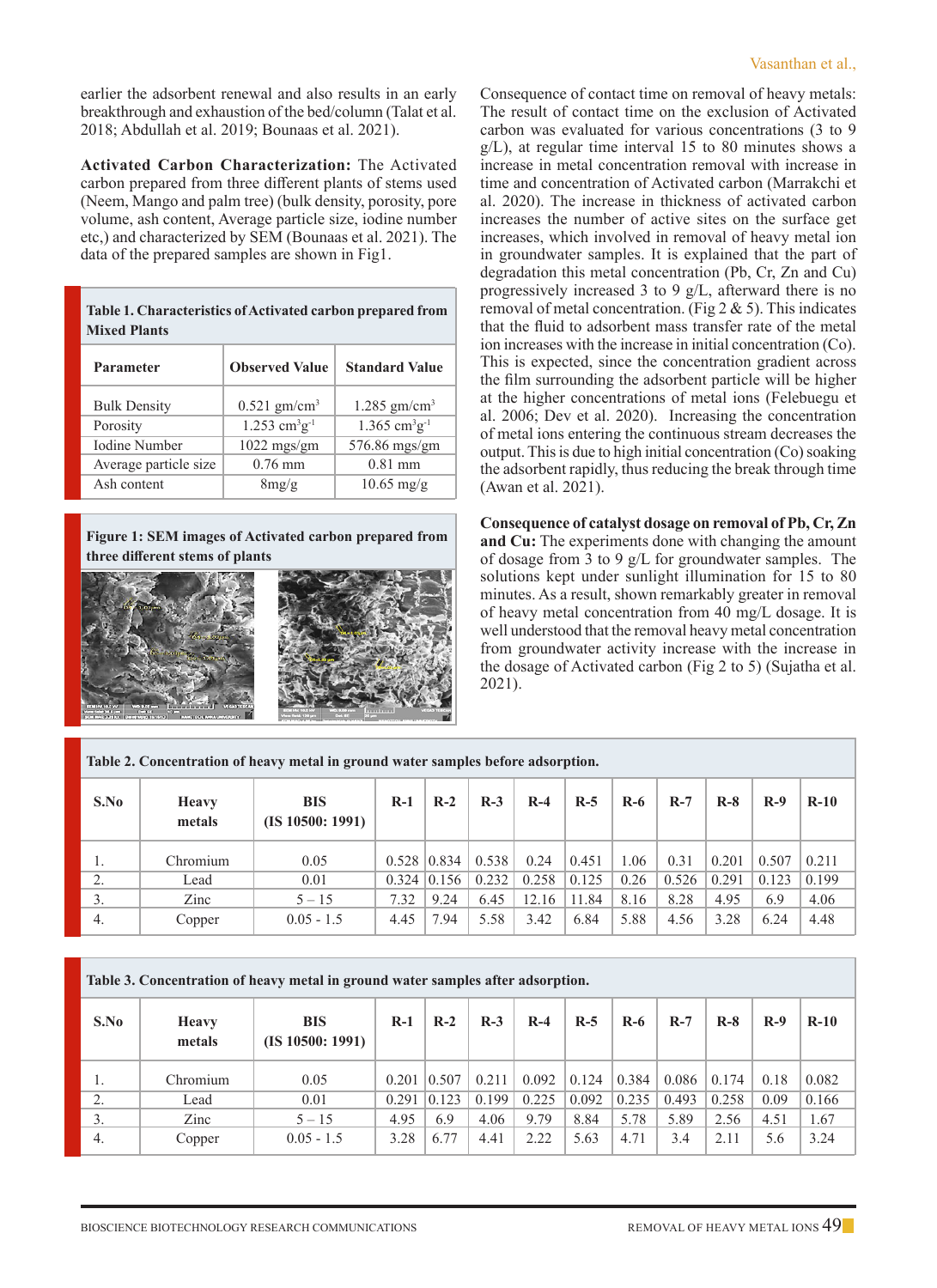**Table 4. The percentage removal of Chromium, Lead, Zinc and Copper with respect to time using CPAC Dosage = 3 g/100 mL, pH = 4, Temp = 300 K**

| Time in<br>mins | % Removal of heavy metal with<br>respect to dosage |       |       |       |  |  |  |
|-----------------|----------------------------------------------------|-------|-------|-------|--|--|--|
|                 | $C_{\mathbf{r}}$                                   | Ph    | Zn    | Cu    |  |  |  |
| 15              | 55.85                                              | 51.53 | 59.56 | 56.45 |  |  |  |
| 30              | 59.42                                              | 52.53 | 62.53 | 57.86 |  |  |  |
| 90              | 67.54                                              | 61.23 | 69.85 | 63.85 |  |  |  |
| 120             | 71.23                                              | 64.78 | 71.53 | 65.42 |  |  |  |





**Table 5. The percentage removal of Chromium, Lead, Zinc and Copper with respect to dosage of Activated carbon Contact time 30 minutes, pH = 4, Temp = 300 K**

| <b>Dosage</b><br>amount | % Removal of heavy metal |       |       |       |  |  |  |
|-------------------------|--------------------------|-------|-------|-------|--|--|--|
|                         | $C_{\mathbf{r}}$         | Ph    | Zn    | Cu    |  |  |  |
| 3g                      | 55.62                    | 50.53 | 58.56 | 55.53 |  |  |  |
| $\overline{5g}$         | 58.63                    | 51.23 | 61.42 | 56.53 |  |  |  |
| 7g                      | 60.53                    | 53.23 | 63.54 | 56.12 |  |  |  |
| 9g                      | 63.17                    | 57.53 | 66.51 | 60.54 |  |  |  |





% of removal heavy metal concentration = (Absorbance at initial –Absorbance at final)/Absorbance at initial) X 100

**Table 6. The percentage removal of Chromium, Lead, Zinc and Copper with respect to pH using CPAC Dosage = 3 g/100 mL, Contact time 30 minutes, Temp = 300 K**

| pH             | % Removal of heavy metal with<br>respect to pH |       |                |       |  |  |  |
|----------------|------------------------------------------------|-------|----------------|-------|--|--|--|
|                | Cr                                             | Ph    | Z <sub>n</sub> | Cu    |  |  |  |
| 1              | 51.53                                          | 49.53 | 48.53          | 43.53 |  |  |  |
| $\overline{2}$ | 54.56                                          | 53.23 | 51.53          | 48.46 |  |  |  |
| 3              | 60.53                                          | 55.45 | 53.59          | 56.53 |  |  |  |
| 4              | 65.53                                          | 57.86 | 59.53          | 62.53 |  |  |  |
| 5              | 60.27                                          | 42.53 | 50.42          | 52.42 |  |  |  |
| 6              | 40.23                                          | 37.89 | 35.53          | 42.53 |  |  |  |
| 7              | 35.23                                          | 32.21 | 29.53          | 36.35 |  |  |  |
| 8              | 30.26                                          | 27.53 | 24.53          | 27.53 |  |  |  |
| 9              | 25.63                                          | 22.53 | 22.53          | 21.53 |  |  |  |





**Table 7. The removal percentage of Chromium, Lead, Zinc and Copper with respect to Temperature using CPAC dosage = 3 g/100 mL, Contact time 30 minutes, pH 4**

| Temp.<br>(0 C) | % Removal of heavy metal with<br>with Temperature |                |       |       |  |  |  |  |
|----------------|---------------------------------------------------|----------------|-------|-------|--|--|--|--|
|                | Cr                                                | Ph<br>Cu<br>Zn |       |       |  |  |  |  |
| 30             | 55.53                                             | 54.53          | 49.53 | 46.53 |  |  |  |  |
| 40             | 57.86                                             | 56.53          | 50.23 | 48.53 |  |  |  |  |
| 50             | 60.19                                             | 58.53          | 50.93 | 50.53 |  |  |  |  |
| 60             | 62.52                                             | 60.53          | 51.63 | 52.53 |  |  |  |  |
| 70             | 64.85                                             | 62.53          | 52.33 | 54.53 |  |  |  |  |
| 80             | 67.18                                             | 64.53          | 53.03 | 56.53 |  |  |  |  |

The percentage removal of removal heavy metals was calculated using above formula and experimental data obtained from different experiment.

**Effect of pH and Temperature on removal of heavy metals:** The removal of heavy metal is high at pH 4, after pH 4 the percentage removal of heavy metal decrease, this is due to increase repulsion between adsorbent and heavy metal ions (Almomani et al. 2020). The removal percentage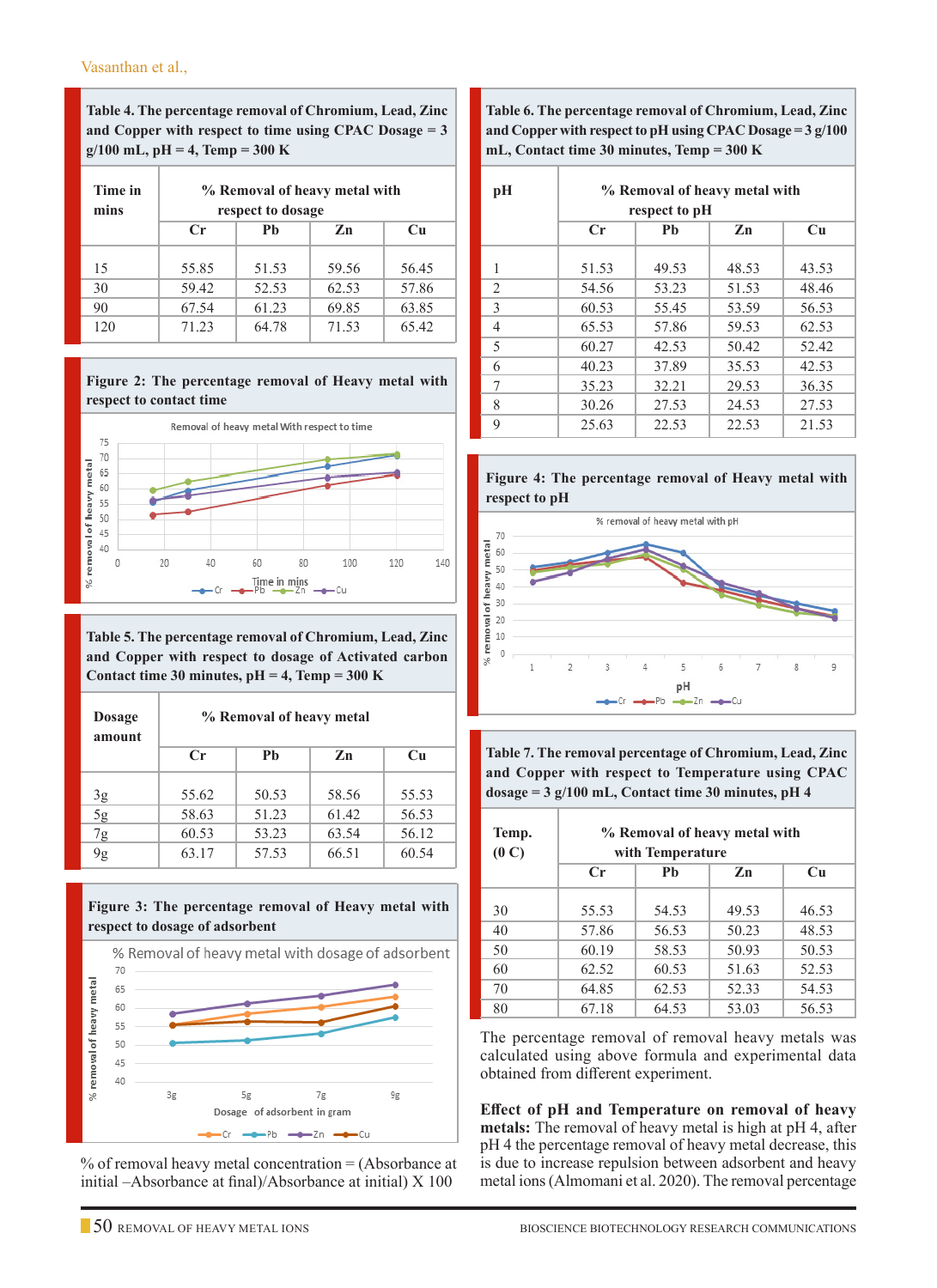of heavy metal increase with increase time up to 80 minutes and further rising temperature decrease the percentage removal of heavy metal, this is due to desorption takes place above 800C (Jayanthi et al. 2021).



# **CONCLUSION**

The findings of the present study has observed that the amount of wastewater treated before the initial breakthrough was directly proportional to the capacity of the adsorption tower and increased as the contact time increased. The effect of contact time on the amount of metal ions adsorbed by other metals also increased. Activated carbon was effectively produced by sol-gel method and it was characterized by SEM. The produced Activated carbon was utilized for removal Pb, Cr, Zn and Cu metals from groundwater samples. It is clear that the part of exclusion of heavy metals of groundwater gradually improved from 50 to 80 percent. The percentage removal of heavy metals gradually improved with contact time up to 120 minutes. This environmentally good Activated carbon material used for removal of heavy metal such as Pb, Cr, Zn, Cu. It is concluded that activated carbon prepared from mixed plants more efficient and very cheap than other types of adsorbents. Also, this study is very useful for researcher and public to get an idea about the removal of heavy metals ion in groundwater.

## **ACKNOWLEDGEMENTS**

The laboratory facilities for this study were provided by the Panimalar Institute of Technology, Tamil Nadu, India.

**Conflict of Interests:** Authors declare no conflict of interests to disclose.

**Data Availability Statement:** The database generated and /or analysed during the current study are not publicly available due to privacy, but are available from the corresponding author on reasonable request.

## **References**

Abdullah, N. H., Shameli, K., Abdullah, E. C., et al. (2019). Solid matrices for fabrication of magnetic iron oxide nanocomposites: synthesis, properties, and application for the adsorption of heavy metal ions and dyes. Composites Part B: Engineering Vol 162 Pages 538-568. https://doi. org/10.1016/j.compositesb.2018.12.075

Ahmed, S.F., Mofijur, M., Nuzhat, S., et al. (2021). Recent developments in physical, biological, chemical, and hybrid treatment techniques for removing emerging contaminants from wastewater, Journal of Hazardous Materials Vol 416, Pages 125912. https://doi.org/10.1016/j. jhazmat.2021.125912

Aksu Z. and Yener J. (2001). A comparative adsorption/ biosorption study of mono-chlorinated phenols onto various sorbents, Waste Management Vol 21 No 8 Pages 695-702.

Allen,H.E, and Minear, R.A. (1982). Metallic Ions, In:Examination of Water for Pollution Control: Physical, Chemical and Radiological Examination, M.J. Suess, Pergamon, Oxford, (2), Pages 141.

Almomani, F, Bhosale, R, Khraisheh, M, et al. (2020). Heavy metal ions removal from industrial wastewater using magnetic nanoparticles (MNP). Applied Surface Science Vol 506 Pages 144924. https://doi.org/10.1016/j. apsusc.2019.144924.

Annesini, M C, Gironi, F and Monticelli, B. (2000). Removal of oxygenated pollutants from wastewater by polymeric resins: data on adsorption equilibrium and kinetics in fixed beds Water Res, Vol 34 No 11Pages 2989- 2996.

Ateia, M., Helbling, D.E. and Dichtel, W.R., (2020). Best Practices for Evaluating New Materials as Adsorbents for Water Treatment, ACS Materials Letters, Vol 2, No11, Pages 1532-1544. DOI: 10.1021/acsmaterialslett.0c00414

Awan, F. U. R., Keshavarz, A., Azhar, M. R, et al. (2021). Adsorption of nanoparticles on glass bead surface for enhancing proppant performance: a systematic experimental study. Journal of Molecular Liquids Vol 328 Pages 115398. https://doi.org/10.1016/j.molliq.2021.115398

BAYADER, F.A. and WESSAL, M., (2018). Environmental Pollution with the Heavy Metal Compound Research J. Pharm. and Tech Vol 11 No 9 Pages 4035-4041.

Bounaas, M., Bouguettoucha, A., Chebli, D. et al. (2021). Role of the Wild Carob as Biosorbent and as Precursor of a New High-Surface-Area Activated Carbon for the Adsorption of Methylene Blue. Arab. J. Sci. Eng Vol 46 Pages 325–341. https://doi.org/10.1007/s13369-020- 04739-5.

Bounaas, M., Bouguettoucha, A., Chebli, D. et al. (2021). Role of the Wild Carob as Biosorbent and as Precursor of a New High-Surface-Area Activated Carbon for the Adsorption of Methylene Blue. Arab. J. Sci. Eng Vol 46 Pages 325–341. https://doi.org/10.1007/s13369-020- 04739-5

Dev, V. V., Baburaj, G., Antony, S., et al. (2020). Zwitterionchitosan bed for the simultaneous immobilization of Zn (II), Cd (II), Pb (II) and Cu (II) from multi-metal aqueous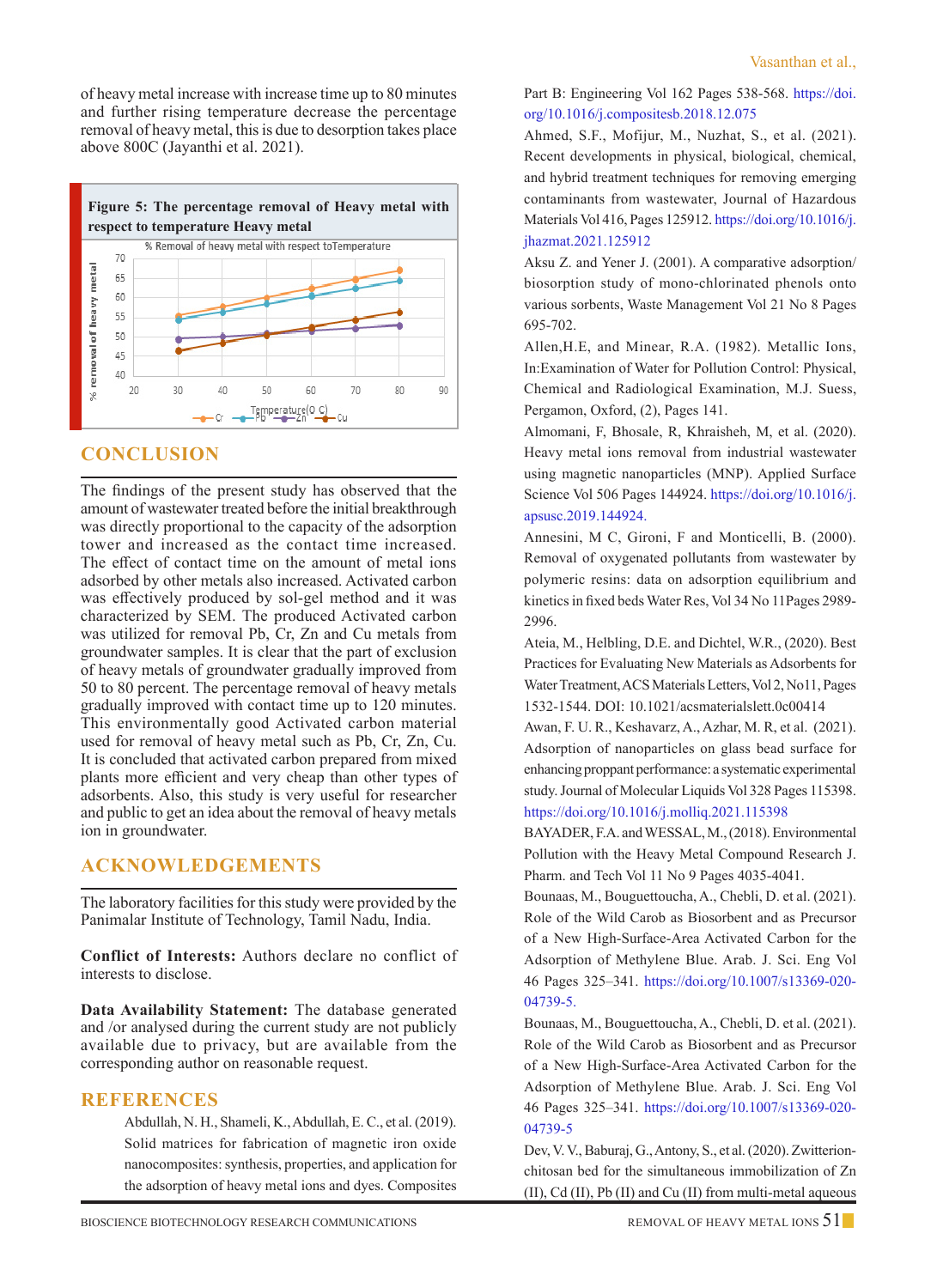#### Vasanthan et al.,

systems. Journal of Cleaner Production Vol 255 Pages 120309. https://doi.org/10.1016/j.jclepro.2020.120309

Dey A.A. and Rahman M.M. et al. (2020). A Novel Self-Standing Porous Composite Bed of Kaolinite-Choline Chloride for Highly Efficient Removal of Anionic Azo Dye from Aqueous Solutions J. Mater. Environ. Sci., Vol 11 No 11 Pages 1828-1838.

Driel J.V. (1983). In:Activated carbon: a fascinating material, A. Capelle and F. de Vooys (Eds.), Norit N.V, Amensfoort, The Netherlands Pages 40-57.

El-Geundi, M, S. (1993). Adsorption of Basic Dyes on Granular Activated Carbon and Natural Zeolite Ads. Sci. Technol, Vol 9 No 2 Pages 109-211.

Elwakeel, K. Z., Elgarahy, A. M., Elshoubaky, G. A., et al. (2020). Microwave assist sorption of crystal violet and Congo red dyes onto amphoteric sorbent based on upcycled Sepia shells. Journal of Environmental Health Science and Engineering Vol 18 No 1 Pages 35-50. https:// doi.org/10.1007/s40201-019-00435-1.

Felebuegu, A.O., Lester, J.N., Churchley, J. et al. (2006). Removal of an Endocrine Disrupting Chemical (17αethinyloestradiol) from Wastewater Effluent by Activated Carbon Adsorption: Effects of Activated Carbon Type and Competitive Adsorption Environmental Technology Vol 27 No 12 Pages 1343-1349.

Fergusson J E. (1990). The Heavy Elements: Chemistry, Environmental Impact and Health Effects, Pergamon Press, Oxford Pages 85-101.

Jayanthi, G., Sumathi, S., and Andal, V. (2021). Synthesis and applications of perovskite in heavy metal ions removal-a brief perspective. Materials Today: Proceedings. https://doi.org/10.1016/j.matpr.2021.06.147

Jeffery, G.H., Bassett, J, Mendham, J, et al. (1991). Vogel's Text Book of Quantitative Chemical Analysis, ELBS, Longman, London, (5) Pages 689.

Lahrich, S, Saqrane, S, Manoun, B, et al. (2019). Voltammetric determination of trace level of cadmium in mussels and seawaters by a lacunar apatite-modified carbon electrode. Journal of Food Measurement and Characterization, Vol 13 No 3 Pages 2318-2327. https:// doi.org/10.1007/s11694-019-00151-2

Löhner, R., Antil, H., Srinivasan, A. et al. (2021). High-Fidelity Simulation of Pathogen Propagation, Transmission and Mitigation in the Built Environment. Arch Computat Methods Eng. Vol 28, Pages 4237–4262. https://doi. org/10.1007/s11831-021-09606-6

Mahmud, N.A., Malik, L.A., Mazlan, N.W., et al. (2021). Processing of Y3+-doped Ba(Ce,Zr)O3 by using the sol–gel method assisted with functionalized activated carbon as a composite anode for proton ceramic fuel cells, Materials Research Bulletin Vol 139, Pages 111277. https:// doi.org/10.1016/j.materresbull.2021.111277

Maranon, E, and Sastree, H. (1992). Preconcentration

and removal of trace metals from water by apple waste Bioresour. Technol Vol 38 Pages 29-39.

Marrakchi, F, Hameed, B. H and Bouaziz, M. (2020). Mesoporous and high-surface-area activated carbon from defatted olive cake by-products of olive mills for the adsorption kinetics and isotherm of methylene blue and acid blue 29. Journal of Environmental Chemical Engineering Vol 8 No 5 Pages 104199. https://doi. org/10.1016/j.jece.2020.104199

McKay G., Otterburn M.S. and Sweeney A.G. (1980). The removal of colour from effluent using various adsorbents. III. Silica: rate processes. Water Res Vol 14 No1) Pages 15-20.

McKay, G. (1998). Application of Surface Diffusion Model to the Adsorption of Dyes on Bagasse PithAdsorption Vol 4 No 3 Pages 361-372.

McKay, G., and Bino, M.J. (1987). Integration of enzyme catalysis in an extractive fermentation process, in Biocatalysis in Organic Chem, J, Tech. Biotechnol Vol 37 Pages 187 -199.

McKay, G., Blair, H.S. and Gardner J.R. (1982). Removal of coloured organic matter by adsorption onto low-cost waste materials J. Appl. Polym. Sci Vol 27 Pages 3043- 3057.

Michaels A.S. (1952). Simplified Method of Interpreting Kinetic Data in Fixed-Bed Ion Exchange industrial and Engineering chemistry Vol 44 No 8 Pages 1922-1930.

Modell, M., de Filippi, R.P. and Krukonis, V. (1980). In:Activated Carbon Adsorption of Organics from Aqueous Waste, Mc Guire, M.J, and Suffet, I.H, Vol. 1 (Ann Arbor Sci. Pub. Michigan).

Nassar, M.M. (2006). Adsorption of Fe and Mn from Ground Water onto Maize Cobs Using Batch Adsorber and Fixed Bed Column, Separation Science and Technology Vol 41 No 5 Pages 943-959.

Otene B.B. and Harry V.B. (2020). Assessment of Metal Concentrations in Water from the Downstream Segment of New Calabar River, Port Harcourt Segment of New Calabar River, Port Harcourt Research & Reviews: Journal of Ecology Vol 9 No 1 Pages 1-7.

Park S., Lee Y. and Lee J.H. (2016). Association between energy drink intake, sleep, stress, and suicidality in Korean adolescents: energy drink uses in isolation or in combination with junk food consumption Nutrion Journal vol 15 Pages 87.

Pollard, S.J.T., Fowler, G.D., Sollars, C.J., et al. (1992). Low-cost adsorbents for waste and wastewater treatment: a review Sci. Total Environ Vol 116 Pages 31-52.

Poots, V. J, McKay, G., and Healy, J.J. (1976). The removal of acid dye from effluent using natural adsorbents: II. Wood. Wat. Res. Vol 10 Pages 1067-1070.

Poots, V. J., McKay, G., and Healy, J.J. (1986). The sorption of dyes onto peat in fixed beds I Chem E Symp